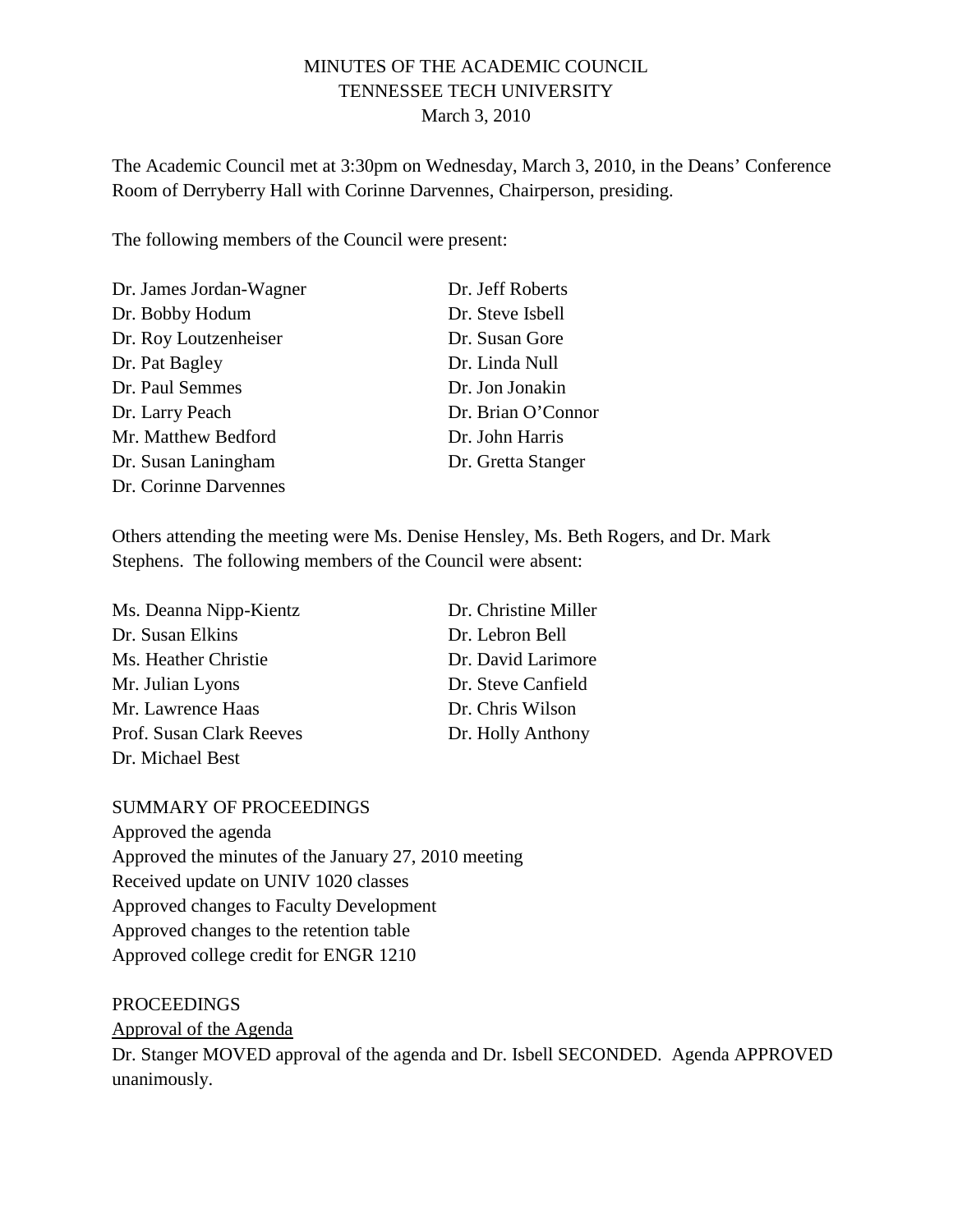### Approval of the Minutes of the January 27, 2010 Meeting

Dr. Gore MOVED approval of the minutes and Dr. Peach SECONDED. Minutes APPROVED unanimously.

### Update on University 1020 Classes

Dr. Null presented information on University 1020 courses and their equivalent for the last academic year. Fall 2009 data is not yet available. There are four workshops scheduled in April for University 1020 instructors. There is a two year project to review the University 1020 syllabus and try to determine the best way for TTU approach these courses. Some of the course syllabus contain social emphasis and some course syllabus contain academic emphasis. An analysis will be done at the end of fall semester to see which area has the greater retention, social or academic. The ongoing goal is to connect students with retention. At the next Faculty Senate meeting, Brittni Simmons and Theresa Ennis will present the information gained from the University 1020 survey and IDEA analysis. The cost for one section of a University 1020 course is \$2,000, with \$1,800 going to the instructor and \$200 for other classroom needs associated with retention. There were 103 sections in Fall 2009 and 102 sections in Fall 2008. The intent is to have a mentor for each section this fall. Mentors will be used next spring to call students who have not registered for fall semester. The mentors will be paid \$750 for the fall and spring semesters. There will be University 1020 type classes in the new living and learning villages this fall. Dr. Hodum stated that there is no targeted enrollment goal at this time. We have met our previous goal of 10,000 students. Dr. Armistead stated that the strategic plan for 2010-15 is due to be completed by July 2010. There is a committee currently looking at enrollment levels and how to target enrollment and retention.

# Changes to Faculty Development

Dr. Stephens presented a proposal that is part of a larger plan to reorganize faculty development efforts across the campus (see attached memo and email). There are some activities that are duplicated in effort. The recommendation is to eliminate the existing Instructional Improvement and Faculty Development Committee and create a Faculty Development Steering Committee. Dr. Armistead MOVED approval of this proposal and Dr. Semmes SECONDED. The intent is to centralize faculty development activities. The new steering committee would report jointly to the Academic Council and to the Associate Vice President for Academic Affairs. Motion APPROVED unanimously.

# Retention Table Changes

Dr. Hodum presented a proposal to change the retention table as approved by the Admissions and Credits Committee (see attached information). The first and second row of the retention table was merged. The No Minimum QPA for students with less than 14 credit hours was removed. The new table requires a minimum cumulative QPA of 1.5 for 0.0-29.09 credit hours. Dr. Hodum MOVED approval of the change and Dr. Bagley SECONDED. After some discussion, the motion was APPROVED unanimously.